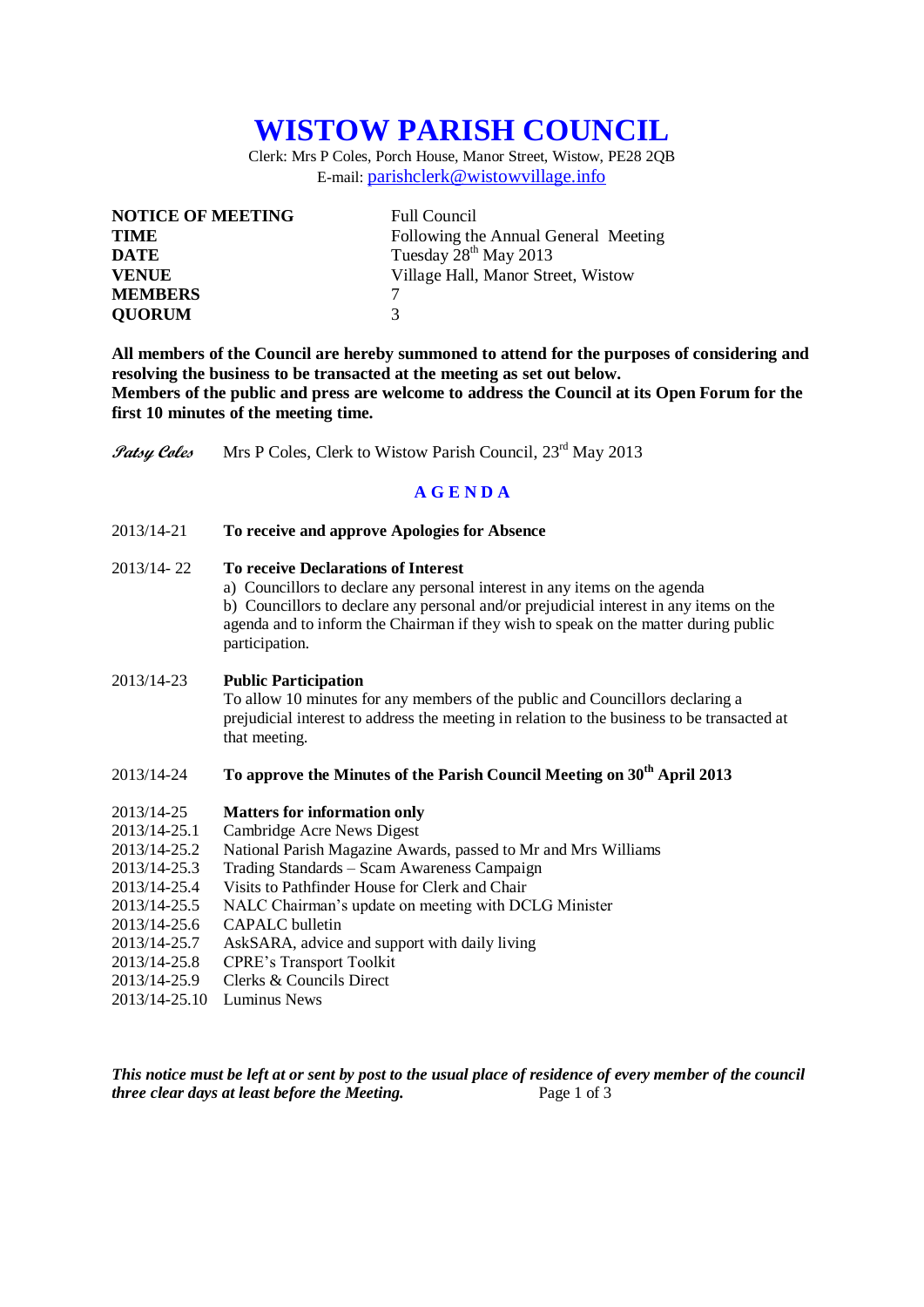Page 2

#### 201314-26 **Policing Matters**

- 2013/14-26.1 Management change Huntingdonshire Police
- 2013/14-26.2 Dwelling Burglary new team
- 2013/14-26.3 Shapeyourplace.org, website working with all agencies<br>2013/14-26.4 E cons. security advice
- E cops, security advice

### 2013/14-27 **To receive reports from County and District Councillors** Mr M Tew, Mr P Bucknell, and Mr J Pethard.

### 2013/14-28 **Finance**

| a) to approve the Financial Statement and cashflow for 2013/14 |                                                                                                 |
|----------------------------------------------------------------|-------------------------------------------------------------------------------------------------|
| b) to approve payment of outstanding amounts :                 |                                                                                                 |
| Environment Agency, drainage                                   | £ 14.23                                                                                         |
| CAPALC membership renewal                                      | £179.06                                                                                         |
| Clerks expenses                                                | £ 46.98                                                                                         |
|                                                                | c) to discuss and approve contribution from CCC of $\text{\pounds}474.33$ towards verge cutting |

d) Payroll issues

#### 2013/14-29 **Correspondence**

- 2013/14-29.1 Letters had been sent to Mr Sansum regarding the sign on the bridge and the removal of the phone box and to Mr Russell regarding damage to the Green
- 2013/14-29.2 The Clerk had received an email from Mr R Lane regarding the cutting of hedges and sewage leaking into Bury Brook at the Bridge.
- 2013/14-29.3 The Clerk had received an email from Mr Dransfield regarding clearing of debris from the verges at the south entrance to the village.
- 2013/14-29.4 Letter from Mr Lucas following his retirement
- 2013/14-29.5 Information on the Bobby Scheme
- 2013/14-29.6 From HDC Local Infrastructure needs
- 2013/14-29.7 From HDC Town/Parish Council Planning Forums
- 2013/14-29.8 Cambridgeshire Acre, changes to services

#### 2013/14-30 **To consider any Planning Applications received**

- 2013/14-30.1 1300335FUL Proposed single storey flat roof extension to rear. 1 Manor Street, Wistow
- 2013/14-30.2 1300274FUL Installation of a small scale wind turbine (18m to hub and 24.8m to tip),
- construction of stables for horses and a ménage for personal use, construction of kennels for dogs for personal use. Land at Cromwell Farm, Warboys Road, Bury
- 2013/14-30.3 1200967FUL, Molesworth windfarm application, appeal lodged against nondetermination

# 2012/13-31 **Highway Warden's Report**

- 2013/14.31.1 Update on outstanding matters
- 2013/14.31.2 Clearance of ditches
- 2013/14.31.3 Feedback from Flood Forum meeting

#### 2013/14-32 **Update on Playground**

- 2013/14-32.1 Repairs to path
- 2013/14-32.2 Disposal of damaged bin
- 2013/14-32.3 Alternative quotes for hedge cutting and weeding/path clearance.
- 2013/14-32.4 Insurance advice for Councillors doing odd jobs

*This notice must be left at or sent by post to the usual place of residence of every member of the council three clear days at least before the Meeting.* Page 2 of 3